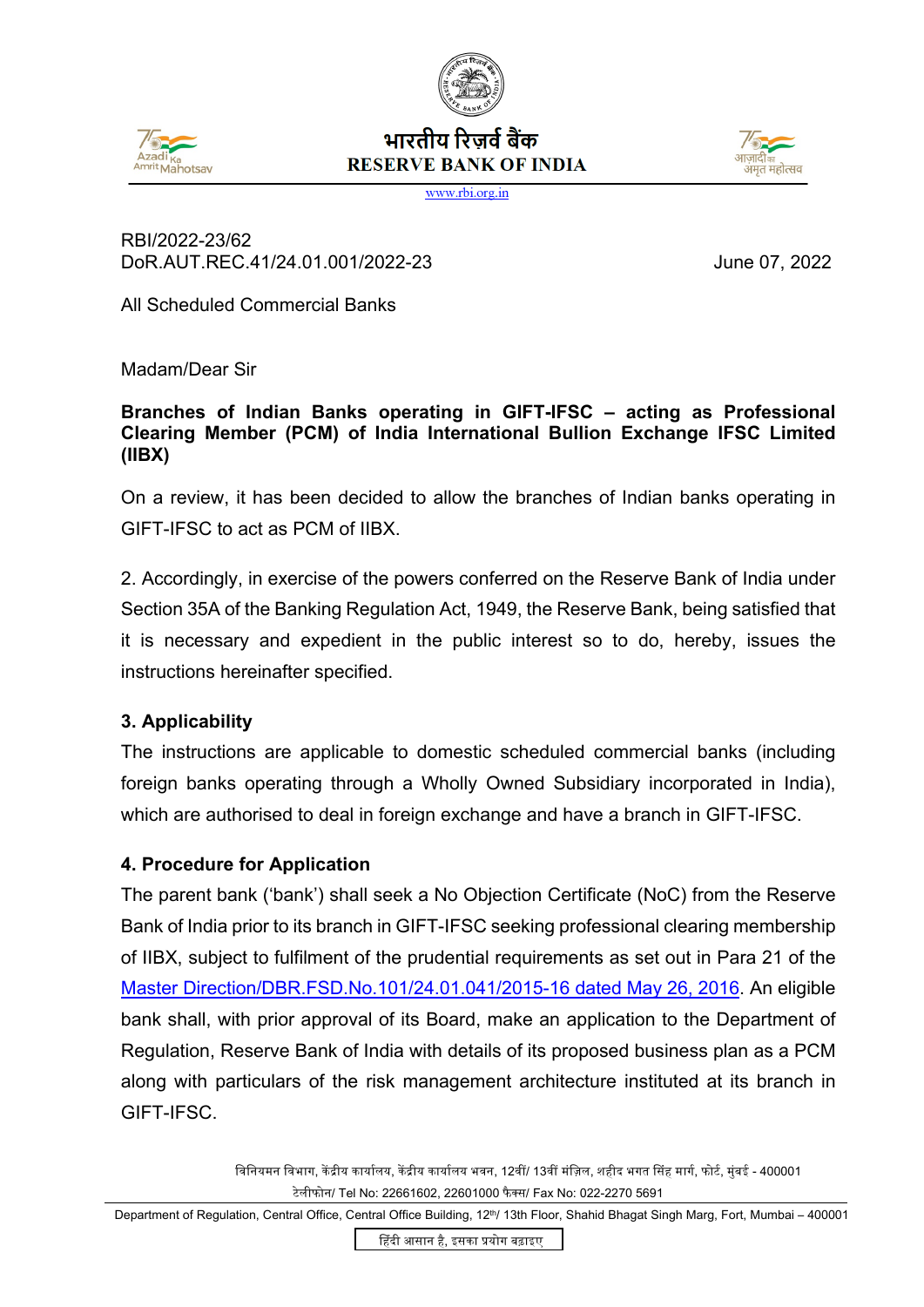### **5. Terms and Conditions**

While operating as a PCM of IIBX, the bank shall ensure strict compliance on a continuing basis with the following conditions:

a) The bank shall ensure adherence to extant RBI guidelines on capital requirements for their exposures (including but not limited to default fund contributions, posted collateral, exposure to clients, trade exposure to CCP) arising from its branch in GIFT-IFSC functioning as PCM on IIBX. The bank shall comply with the regulatory capital requirement of the host or home regulator, whichever is more stringent.

b) The bank shall ensure adherence to extant RBI guidelines on management of liquidity risk (including those arising from its functioning as a PCM of IIBX) as issued from time to time.

c) The bank shall ensure adherence to the extant RBI guidelines on large exposure framework as issued from time to time, including all exposures taken by its branch in GIFT-IFSC.

d) In line with the extant prudential regulations applicable to the bank, its branch in GIFT-IFSC shall, with the approval of the bank's Board, put in place an effective risk management framework including the prudential limits in respect of each of its trading clients, taking into account their net worth, business turnover, and other relevant parameters as per the bank's assessment. The risk control measures prescribed under the framework shall be in compliance with the guidelines/directions issued by the host or home regulator, whichever is more stringent.

e) The branch of the bank in GIFT-IFSC may, as a PCM of IIBX, clear and settle trades executed by its clients as trading members of the exchanges subject to the condition that the total exposure which the branch would take on its clients should be determined by the Board in relation to the Tier 1 capital of the bank as well as the capital of its branch in GIFT-IFSC and shall be monitored on an ongoing basis. However, the bank shall ensure that its branch in GIFT-IFSC, in its role as a PCM, does not undertake any transaction/activity on IIBX other than what is required as a professional clearing member.